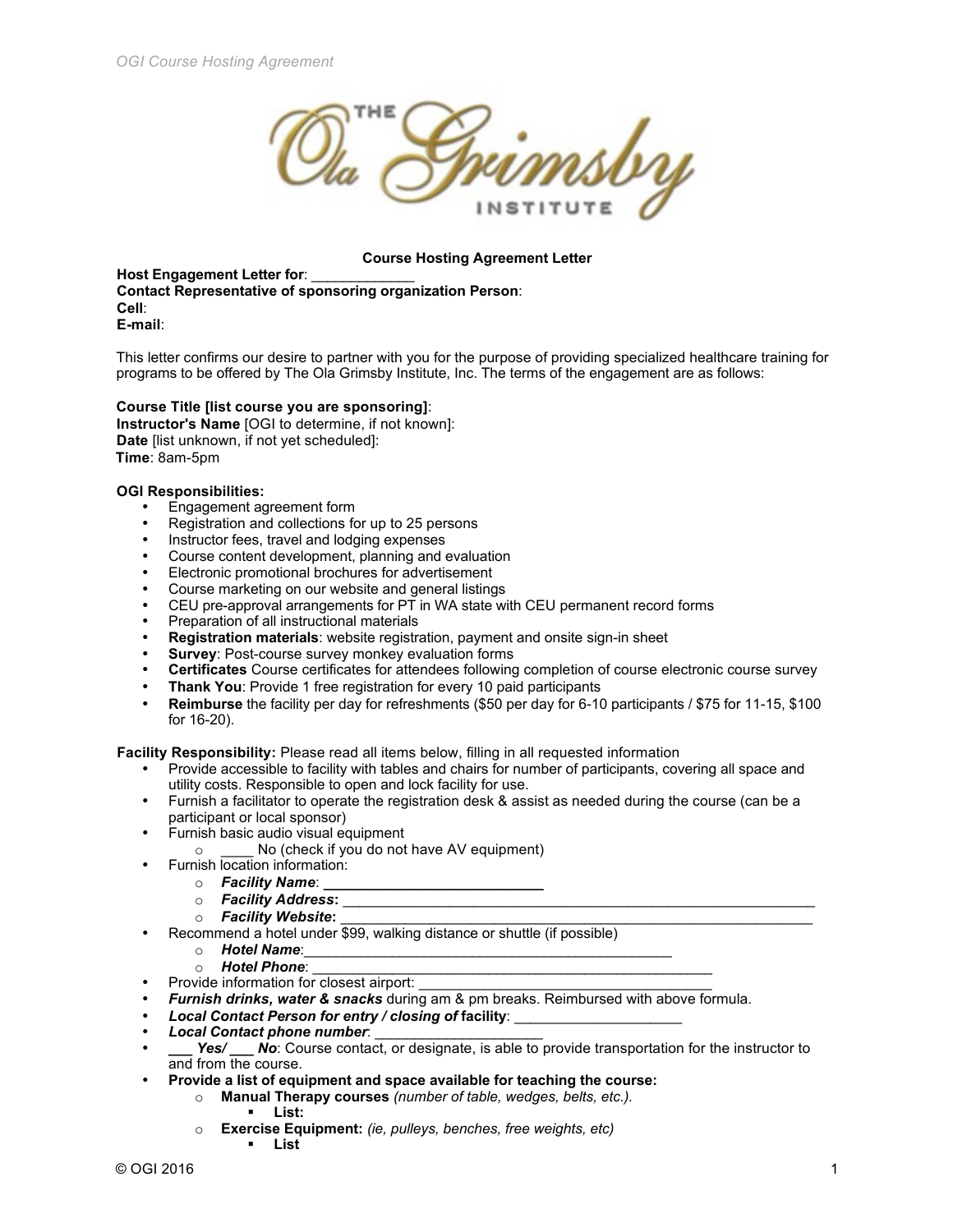**Arrangement**: No other financial arrangements or requirements are part of this engagement.

## *The course may be cancelled if less than 10 paying attendees register.*

**Conflict of Interest**: Both parties agree to avoid actions that would be considered a conflict of interest.

\_\_\_\_\_\_\_\_\_\_\_\_\_\_\_\_\_\_\_\_\_\_\_\_\_\_\_\_\_\_\_\_ \_\_\_\_\_\_\_\_\_\_\_\_\_\_\_\_\_\_\_\_\_\_\_\_\_\_\_\_\_\_\_\_

\_\_\_\_\_\_\_\_\_\_\_\_\_\_\_\_\_\_\_\_\_\_\_\_\_\_\_\_\_\_\_\_ \_\_\_\_\_\_\_\_\_\_\_\_\_\_\_\_\_\_\_\_\_\_\_\_\_\_\_\_\_\_\_\_

Name of person accepting: (please print): Date:

 $\overline{\phantom{a}}$  , which is a set of the set of the set of the set of the set of the set of the set of the set of the set of the set of the set of the set of the set of the set of the set of the set of the set of the set of th

 $\overline{\phantom{a}}$  , which is a set of the set of the set of the set of the set of the set of the set of the set of the set of the set of the set of the set of the set of the set of the set of the set of the set of the set of th

**Signature** 

Accepted by: (please print) Date:

**Signature**